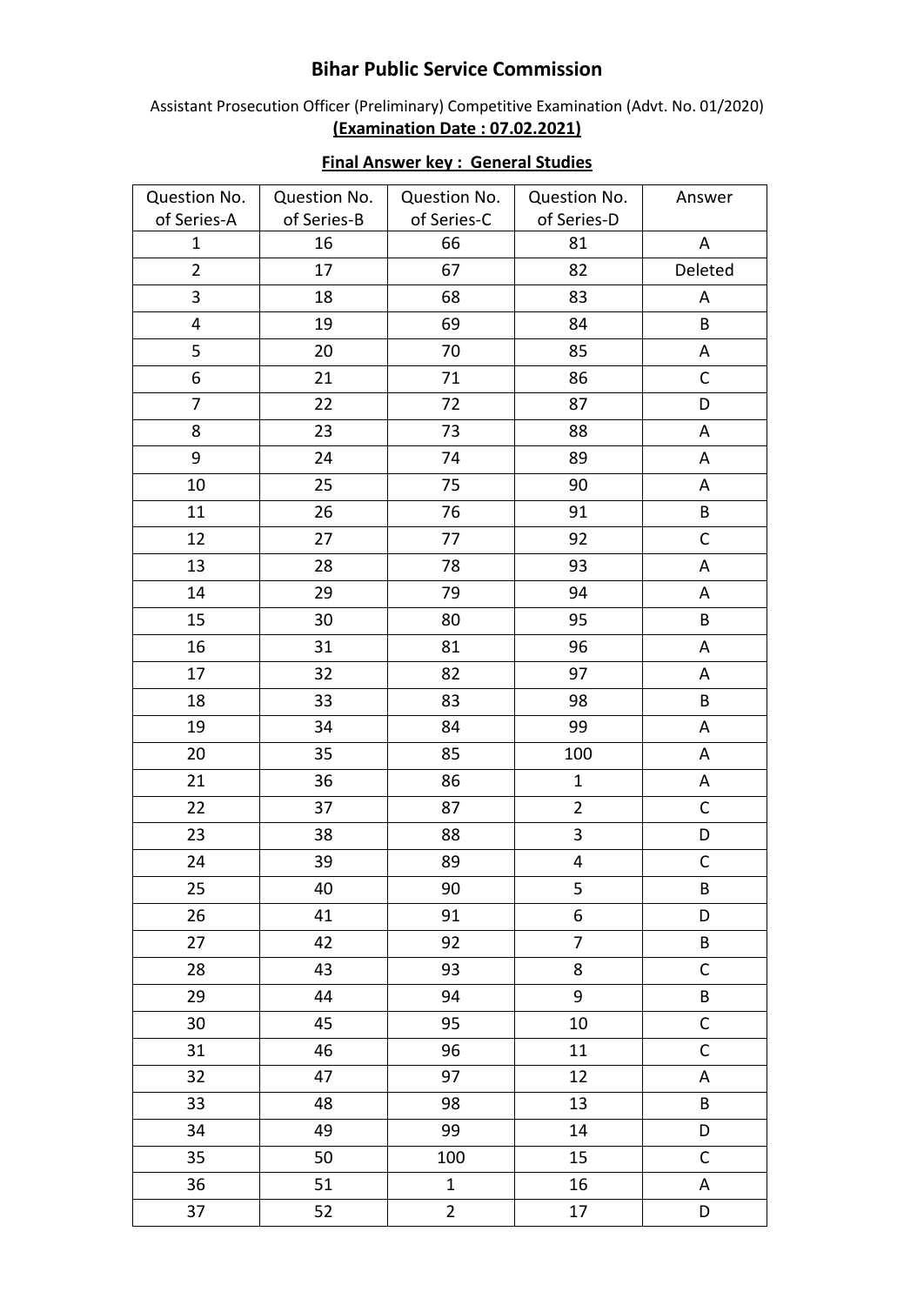| Question No. | Question No. | Question No. | Question No. | Answer       |
|--------------|--------------|--------------|--------------|--------------|
| of Series-A  | of Series-B  | of Series-C  | of Series-D  |              |
| 38           | 53           | $\mathbf{3}$ | 18           | $\sf{B}$     |
| 39           | 54           | 4            | 19           | $\mathsf C$  |
| 40           | 55           | 5            | 20           | A            |
| 41           | 56           | 6            | 21           | $\mathsf C$  |
| 42           | 57           | 7            | 22           | D            |
| 43           | 58           | 8            | 23           | D            |
| 44           | 59           | 9            | 24           | $\mathsf C$  |
| 45           | 60           | 10           | 25           | $\sf{B}$     |
| 46           | 61           | 11           | 26           | $\mathsf C$  |
| 47           | 62           | 12           | 27           | $\mathsf C$  |
| 48           | 63           | 13           | 28           | D            |
| 49           | 64           | 14           | 29           | $\mathsf C$  |
| 50           | 65           | 15           | 30           | D            |
| 51           | 66           | 16           | 31           | A            |
| 52           | 67           | 17           | 32           | $\mathsf C$  |
| 53           | 68           | 18           | 33           | $\mathsf C$  |
| 54           | 69           | 19           | 34           | B            |
| 55           | 70           | 20           | 35           | B            |
| 56           | 71           | 21           | 36           | Α            |
| 57           | 72           | 22           | 37           | D            |
| 58           | 73           | 23           | 38           | $\sf{B}$     |
| 59           | 74           | 24           | 39           | $\mathsf{C}$ |
| 60           | 75           | 25           | 40           | $\mathsf C$  |
| 61           | 76           | 26           | 41           | D            |
| 62           | 77           | 27           | 42           | A            |
| 63           | 78           | 28           | 43           | $\sf{B}$     |
| 64           | 79           | 29           | 44           | D            |
| 65           | 80           | 30           | 45           | $\mathsf{C}$ |
| 66           | 81           | 31           | 46           | D            |
| 67           | 82           | 32           | 47           | $\sf{B}$     |
| 68           | 83           | 33           | 48           | $\sf{B}$     |
| 69           | 84           | 34           | 49           | D            |
| 70           | 85           | 35           | 50           | A            |
| 71           | 86           | 36           | 51           | $\mathsf C$  |
| 72           | 87           | 37           | 52           | A            |
| 73           | 88           | 38           | 53           | $\mathsf C$  |
| 74           | 89           | 39           | 54           | D            |
| 75           | 90           | 40           | 55           | A            |
| 76           | 91           | 41           | 56           | D            |
| 77           | 92           | 42           | 57           | A            |
| 78           | 93           | 43           | 58           | $\mathsf C$  |
| 79           | 94           | 44           | 59           | D            |